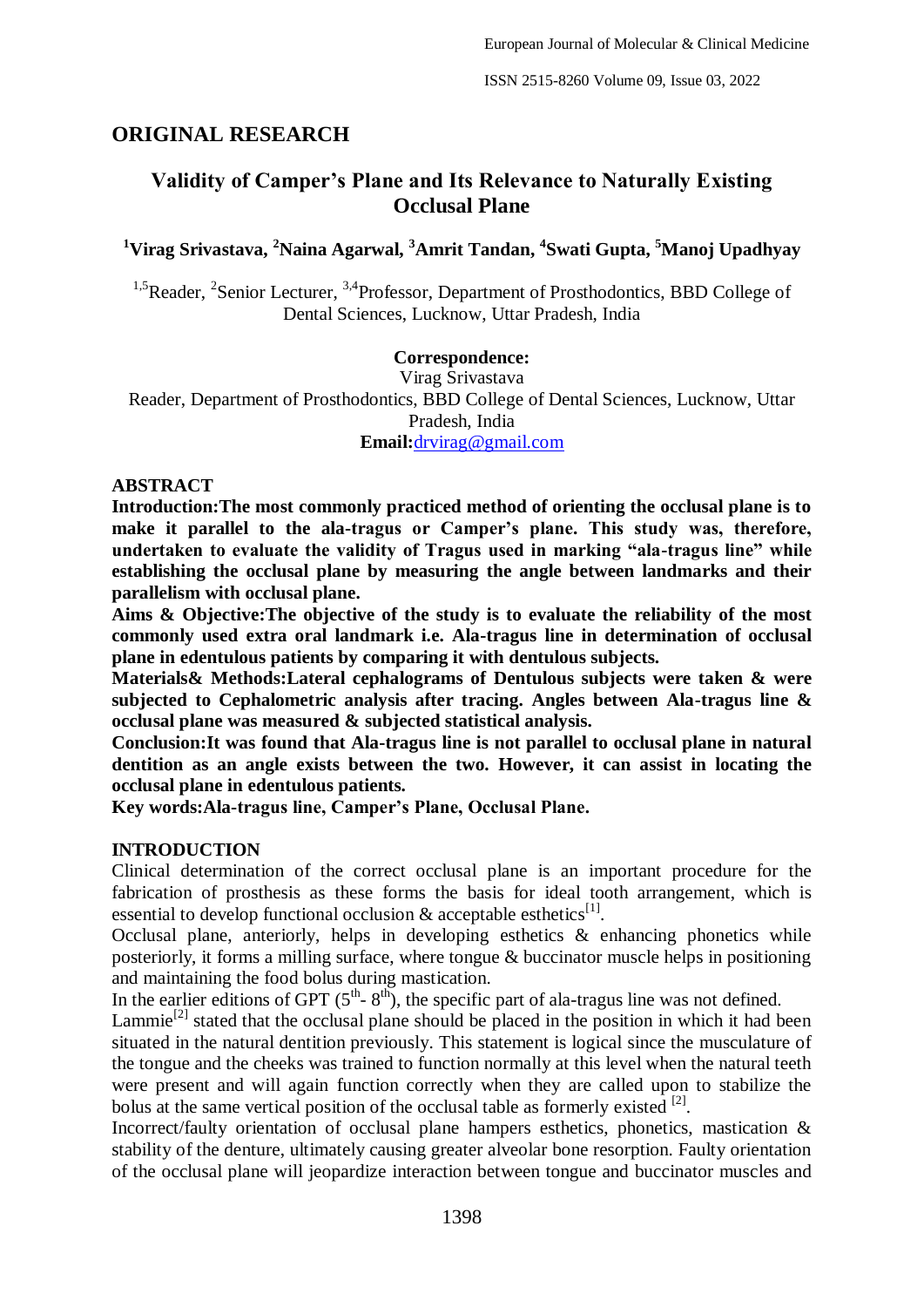result at one extreme, in food collection in the sulcus, and at the other extreme in biting the cheek and tongue $^{[3]}$ .

A lot of controversies exist regarding the location of the occlusal plane while making of the complete denture. Various landmarks and techniques have been used over the years by clinicians and researchers for establishing this plane.

Various concepts regarding the establishment of the occlusal plane has been postulated such as:

Establishing the occlusal plane according to aesthetic requirements anteriorly and parallel to the ala-tragus line posteriorly  $[1-16,1]$  Positioning the occlusal plane parallel to and midway between the residual ridges  $\left[17-19\right]$ ; Orientating the occlusal plane with the buccinator grooves and the commissure of the lips<sup>[20]</sup>; Terminating the occlusal plane posteriorly at the middle or upper third of the retromolar pad<sup>[21]</sup>, Positioning the occlusal plane on the same level as the lateral border of the tongue  $\left[21,22\right]$ . Many more concepts are reported in literature.

However, the most commonly practiced method of orienting the occlusal plane is to make it parallel to the ala-tragus or Camper's plane. In spite of its widespread acceptability, it is surprising to note the existing vagueness about locating the exact point on tragus to be used while marking ala-tragus line.

This study was, therefore, undertaken to evaluate the validity of Tragus used in marking "alatragus line" while establishing the occlusal plane by measuring the angle between landmarks and their parallelism with occlusal plane.

### **MATERIALS & METHODS**

The present study was conducted in the Department of Prosthodontics in association with Department of Oral Medicine & Radiology, Uttar Pradesh Dental College and Research Centre, Lucknow, India. As this was an in vivo study, approval from the institutional ethical committee was taken.

For the study, 50 dentulous subjects were selected. An informed consent from the patient was taken.

#### **CRITERIA FOR SELECTION OF DENTULOUS SUBJECTS**

- Permanent dentition with normal arch form & alignment.
- Angle's Class I molar relation.
- Normal tooth form.
- Minimal attrition.
- No history of orthodontic treatment.
- No history of trauma.
- No Class II restorative treatment.
- No inlay, onlay, crown or fixed partial denture.

The dentulous subjects were asked to close the mandible in maximum intercuspation position and were positioned and adjusted with Cephalostat (5 feet away from x-ray source), standard procedure followed while taking lateral cephalograms. Ear rods were positioned in the external auditory meatus; nasal positioner was locked & secured against the bridge of the nose to eliminate the rotation around the ear rods in sagittal plane. X-ray cassette was placed 15 cm away from the midline of the subject's face and then lateral cephalographs was taken at this distance with medium speed cassette and medium speed film with 0.8 second at 80 kVp and 10 mA value. X-ray beam projecting perpendicular to the midsagittal plane of the subjects was centered over the external auditory meatus. Developing and fixing of the film was done by using standard technique.

The acetate paper of  $36\mu$  thickness of  $8" \times 10"$  size was positioned over the cephalographs and fixed in position by using the adhesive tape. Good quality X-ray viewer was used to evaluate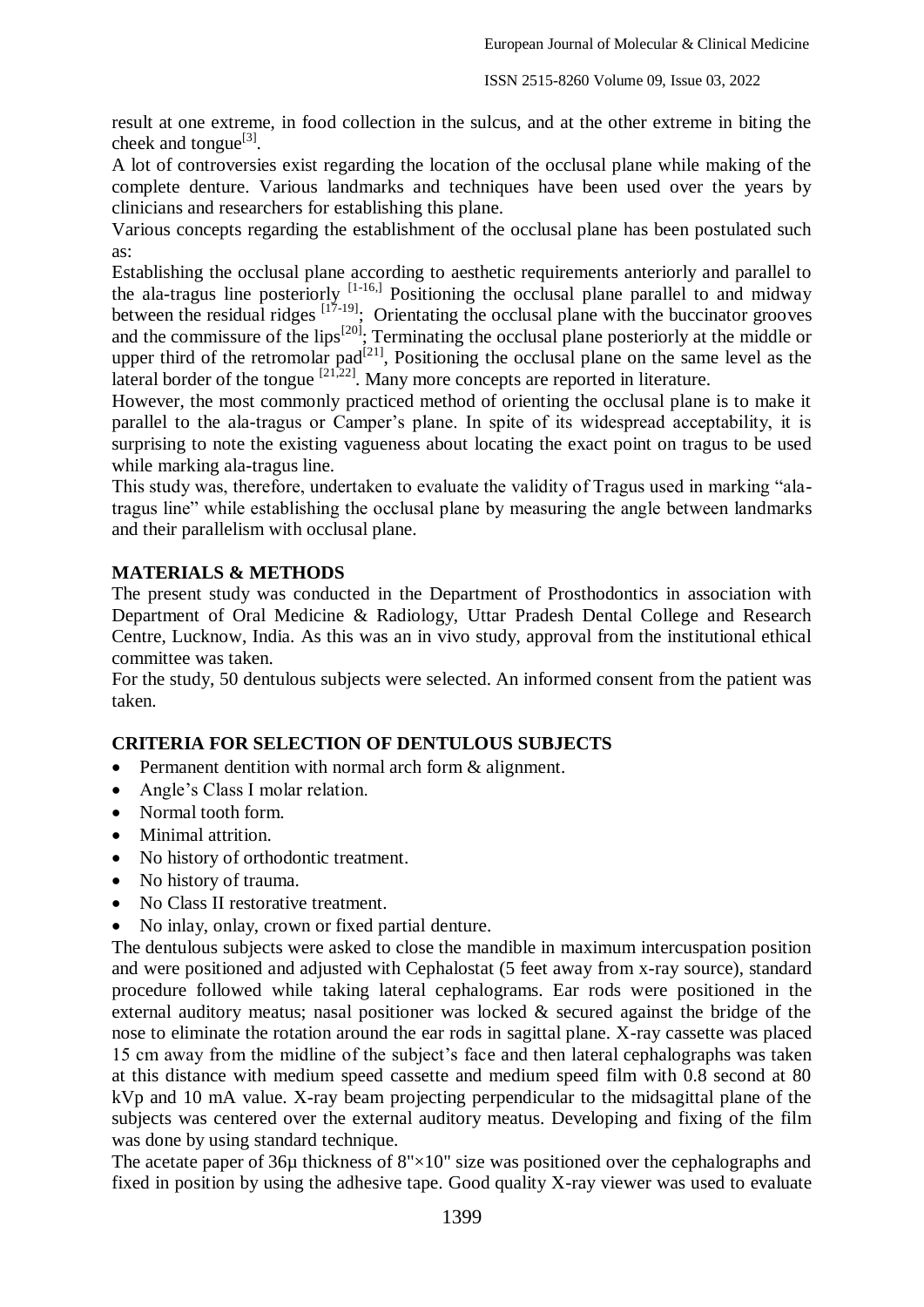the cephalograph. The selected points were marked on tracing paper using sharp micro tip 3H lead pencil on a view box using transilluminated light in a dark room. Two lines were marked (Fig.1):



#### **Fig.1: Diagramatic representation of landmarks used in the study**

- 1. Ala-tragus line was marked on the tracing paper from the lower border of the ala of the nose to the center of the external auditory meatus.
- 2. Occlusal plane was marked from the point mid-way between the incisor tips of the maxillary and mandibular incisors to the point mid-way between mesio-buccal cusps of maxillary and mandibular first molar. Angle, if any, between both the lines was measured with the help of protractor.

The angular variability in occlusal plane and ala-tragus line was measured in all 50 subjects. The statistical analysis was done using SPSS (Statistical Package for Social Sciences) Version 15.0 statistical Analysis Software. The values were represented in Number (%) and Mean±SD.

### **OBSERVATIONS & RESULTS**

Observation of data obtained from dentulous subjects reveals an angular variability between ala-tragus line and occlusal plane amongst dentulous subjects to be in the range of 0 to  $7^\circ$ with a mean value of  $3.38^{\circ}$  and a standard deviation of  $2.03^{\circ}$ (Table 1).

|                                 |                       | <b>Dentulous</b> |
|---------------------------------|-----------------------|------------------|
| N                               |                       | 50               |
| <b>Normal Parameters(a,b)</b>   | 3.38<br><b>Mean</b>   |                  |
|                                 | <b>Std. Deviation</b> | 2.032            |
| <b>Most Extreme Differences</b> | <b>Absolute</b>       | 0.151            |
|                                 | <b>Positive</b>       | 0.151            |
|                                 | <b>Negative</b>       | $-0.107$         |
| Kolmogorov-Smirnov Z            |                       | 0.757            |
| Asymp. Sig. (2-tailed)          |                       | 0.615            |

**Table 1: One-Sample Kolmogorov-Smirnov Test (Dentulous subjects)**

- a. Test distribution is Normal.
- b. Calculated from data.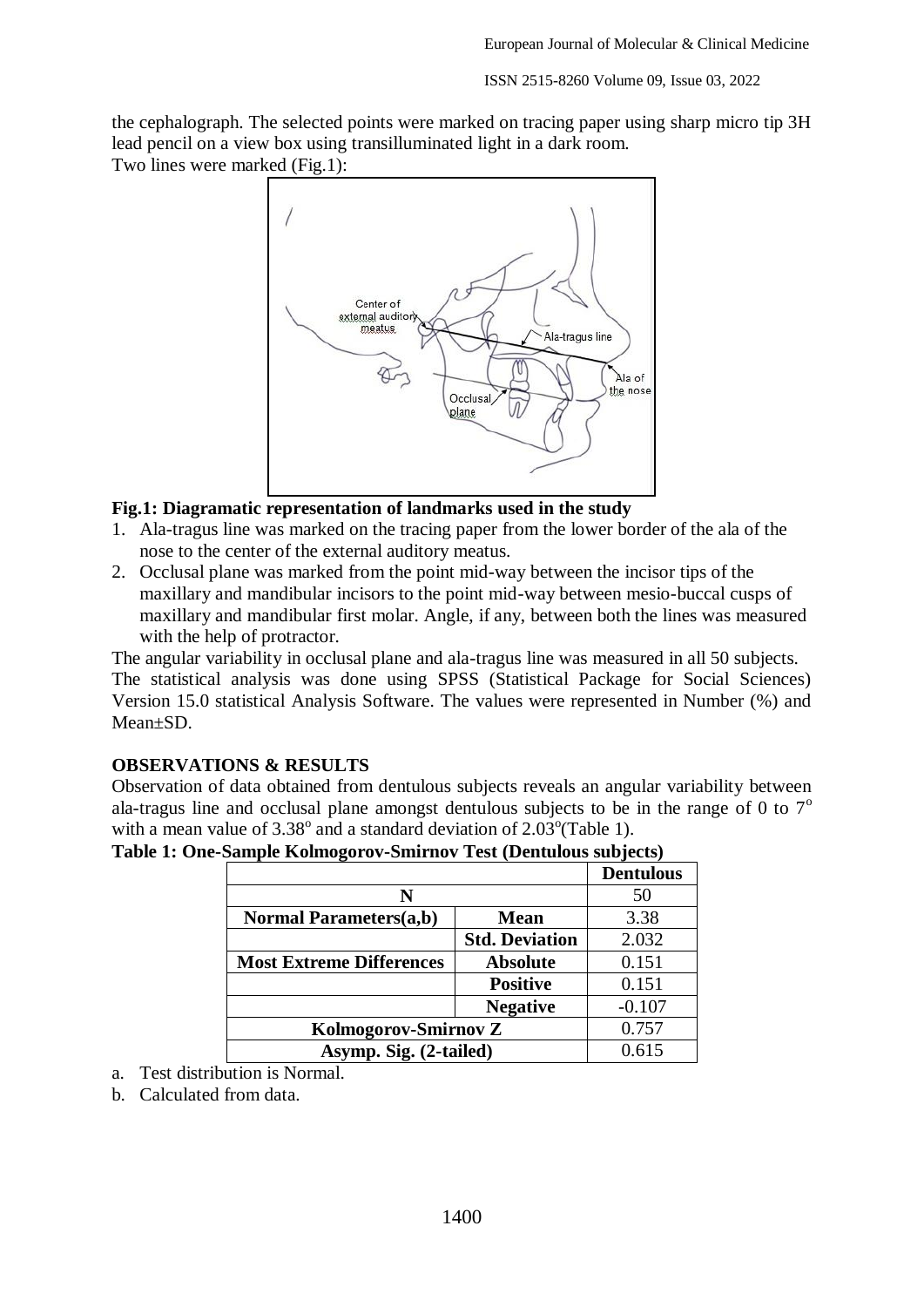**Table 2: Mean Angular Variability between Ala-Tragus line and occlusal plane in dentulous subjects**

| S.No. | Group     | n  | Mean | <b>SD</b> |
|-------|-----------|----|------|-----------|
|       | Dentulous | 50 | 3.38 |           |

c. "t"=1.606,  $p=0.115$ 

On evaluating the distribution for normalcy, using the Q-Q plot and Kolmogorov-Smirnov test, no significant difference between expected and observed values of distribution was observed (p=0.615) thereby indicating the distribution to be normal.

On evaluating the distribution for normalcy, using the Q-Q plot and Kolmogorov-Smirnov test, no significant difference between expected and observed values of distribution was observed (p=0.813) thereby indicating the distribution to be normal.

## **RESULTS**

In this study, the middle of the tragus was used as a reference point in marking ala-tragus line for establishing occlusal plane in edentulous patients. The angles measured between occlusal plane and ala-tragus line were evaluated using lateral cephalograms. The results of this study were subjected for statistical analysis.

The results of the study are as follows:

- 1. The results obtained give the inference that the angular variability between ala-tragus line and occlusal plane.
- 2. Extent of variability between ala-tragus line and occlusal plane was found to be in the range of 0 to  $7^\circ$  in dentulous subjects.
- 3. The clinical significance of this variability is helpful in establishing the technique as a reliable method.

## **DISCUSSION**

Use of ala-tragus line for orientation of the plane of occlusion is one of the "oldest, simplest and most commonly" used method. But, varying definitions of the ala-tragus line has created confusion.

The result of the present study is in agreement with the previous studies performed by H.C. Karkazis & G.L. Polyzois<sup>11</sup>, R.H. Augsburger<sup>18</sup>, Richard K.K. and S.K. Djeng <sup>[16,26]</sup>, Subhas et al.<sup>[28]</sup>who stated that the ala-tragus line marked between the lowest point of the ala of the nose and the middle part of the tragus is the most suitable and acceptable guide for establishing nearly correct occlusal plane while recording jaw relation for developing occlusion for complete dentures.

Varying observations have been obtained by researchers with values ranging between  $+2.1 \&$ +8.2 and the reason for which could be attributed to the use of different occlusal planes.

The clinical implication of this study is, therefore, significant and helpful in demonstrating the usefulness of using the middle part on tragus as a most appropriate reference point while marking ala-tragus line during establishing the occlusal plane in edentulous subjects. This will help in establishing prosthodontic occlusion which will be within acceptable limits of its previous position and will add to the quality of stability of prosthesis, restoring functions and also, will definitely increase the level of confidence and comfort to the patient.

Various studies have been done to decide upon the tragus marking but have come up with varying results. A majority of published literature  $[8,9,11,12,14,16,17,18,19,25,26,27]$  supports the use of middle of the tragus for marking ala tragus line and the angles obtained have either been positive or negative.

The location of soft tissue landmarks is a subjective assessment which is vulnerable to variability from operator to operator and is extremely difficult to locate and measure. The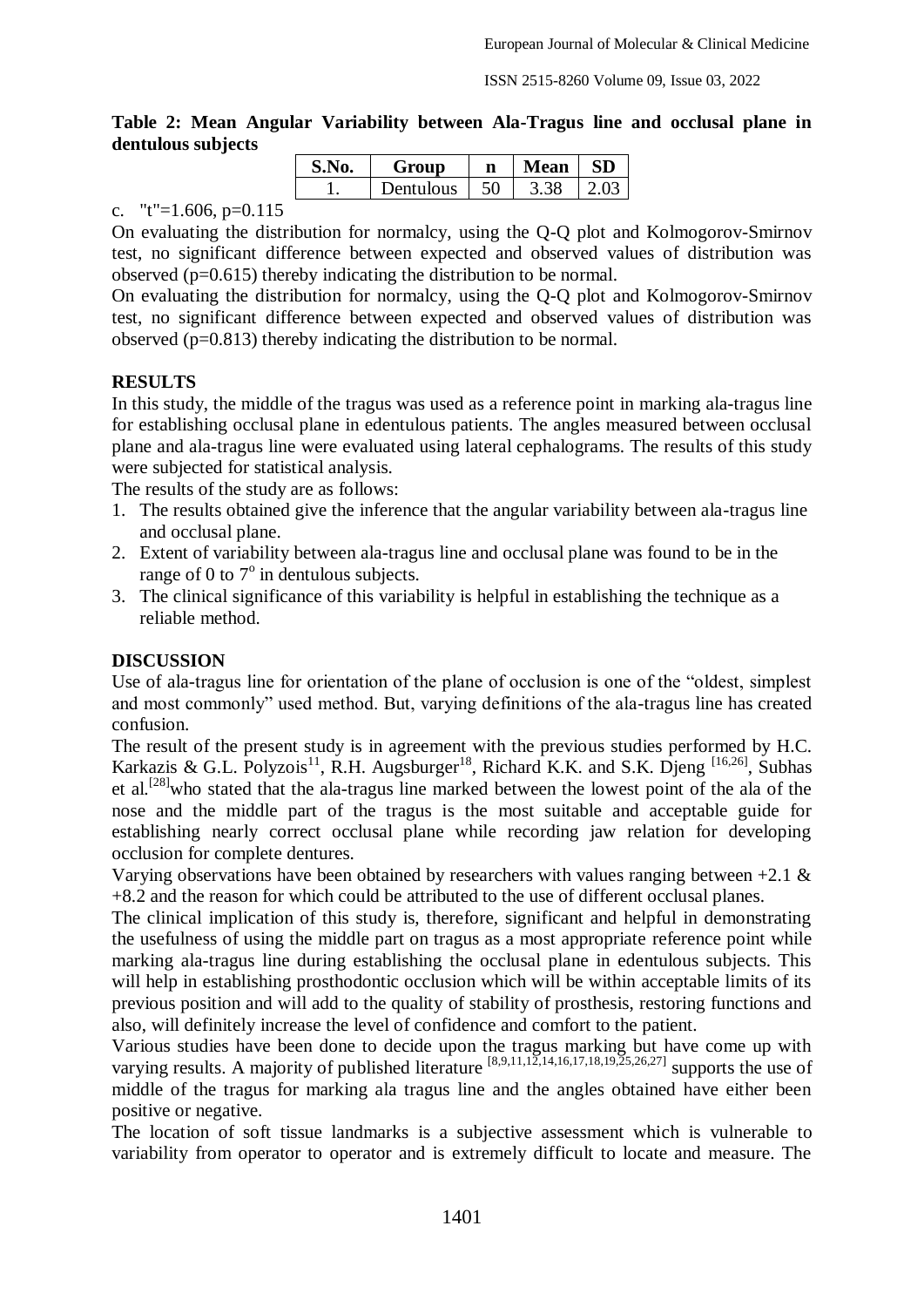above results are presented with the knowledge that some errors might have been incorporated. However, a determined effort was made to reduce the errors to minimal.

Therefore, no conclusive inference can be drawn due to subjective errors such as (1) the difficulty of deciding the different reference points, (2) the error in transposing the lines for measuring the angles, and (3) the error in measuring the angles. Another group of factors influencing the ranking of exactness with which the angles can be determined consists of biologic factors such as growth, variability of anatomy between different populations & soft tissue changes with aging etc.

The observation of the present study is in agreement to the previous studies [11,16,18,26] supporting the use of ala-tragus plane for reestablishing the occlusal plane in complete denture patients. Although no conclusive data exists stating that ala-tragus line is parallel to the natural occlusal plane, but over the years it has proved to be reliable reference especially for less experienced dentist who is not accustomed to using intraoral reference points when the maxillary wax rim is trimmed to the occlusal plane  $\frac{[11]}{[11]}$ . Proposed intraoral guides such as retromolar pad, lateral borders of the tongue, bisected space between residual alveolar ridges can only assist and even discrepancy of 1mm while marking can change the plane by  $0.5^\circ$ .

## **CONCLUSION**

Based on the observations made, statistical analyses and discussion the following conclusions were drawn:

- 1. Ala-tragus line is not parallel to occlusal plane in natural dentition as an angle exists between the two.
- 2. Ala-tragus line cannot be used as reliable predictor for marking occlusal plane.
- 3. Ala-tragus line can assist in locating the occlusal plane.

When constructing complete dentures, the location of the occlusal plane should depend on mature clinical judgment of the individual dentist and must satisfy aesthetics, denture stability, function and comfort of the patient.

## **REFERENCES**

- 1. Monteith B. D. A cephalometric method to determine the angulation of occlusal plane in edentulous patients. J Prosthet Dent. 1985; 54(1): 81-87.
- 2. Ismail Y. H., Bowman J. F. Position of occlusal plane in natural and artificial teeth. J Prosthet Dent. 1968; 20(5): 407-411.
- 3. Celebic A., Peruzovic M. V., Kraljevic K., Brkic H. A study of the occlusal plane orientation by intra-oral method (retromolar pad). J. Oral Rehab. 1995; 22: 233-236.
- 4. Boucher C. O. Occlusion in prosthodontics. J Prosthet Dent. 1953; 3(5): 633-636.
- 5. Carey P. D., Dent H. D. Occlusal plane orientation and masticatory performance of complete dentures. J Prosthet Dent; 1978; 39(4): 368-371.
- 6. Glossary of Prosthodontic Terms 5<sup>th</sup> ed. J Prosthet Dent 1987; 58(6): 713-762.
- 7. Glossary of Prosthodontic Terms 8<sup>th</sup> ed. J Prosthet Dent 2005; 94(1): 10-92.
- 8. Nissan J., Barnea E., Zeltzer C., Cerdash H. S. Relationship between occlusal plane determinants and craniofacial structures. J Oral Rehabil. 2003; 30: 587-591.
- 9. Javid N. S. A technique for determination of occlusal plane. J Prosthet Dent. 1974; 31(3): 270-272.
- 10. Jayachandra S., Ramachandran C. R. Occlusal plane orientation: a statistical and clinical analysis in different clinical situations. J Prostho. 2008; 17: 572-575.
- 11. Karkazis H. C., Polyzois G.L. A study of occlusal plane orientation in complete denture construction. J Oral Rehab. 1987; 14: 399-404.
- 12. Kazanoglu A., Unger J. W. Determining the occlusal plane with the camper's plane indicator. J Prosthet Dent. 1992; 67(4): 499-501.